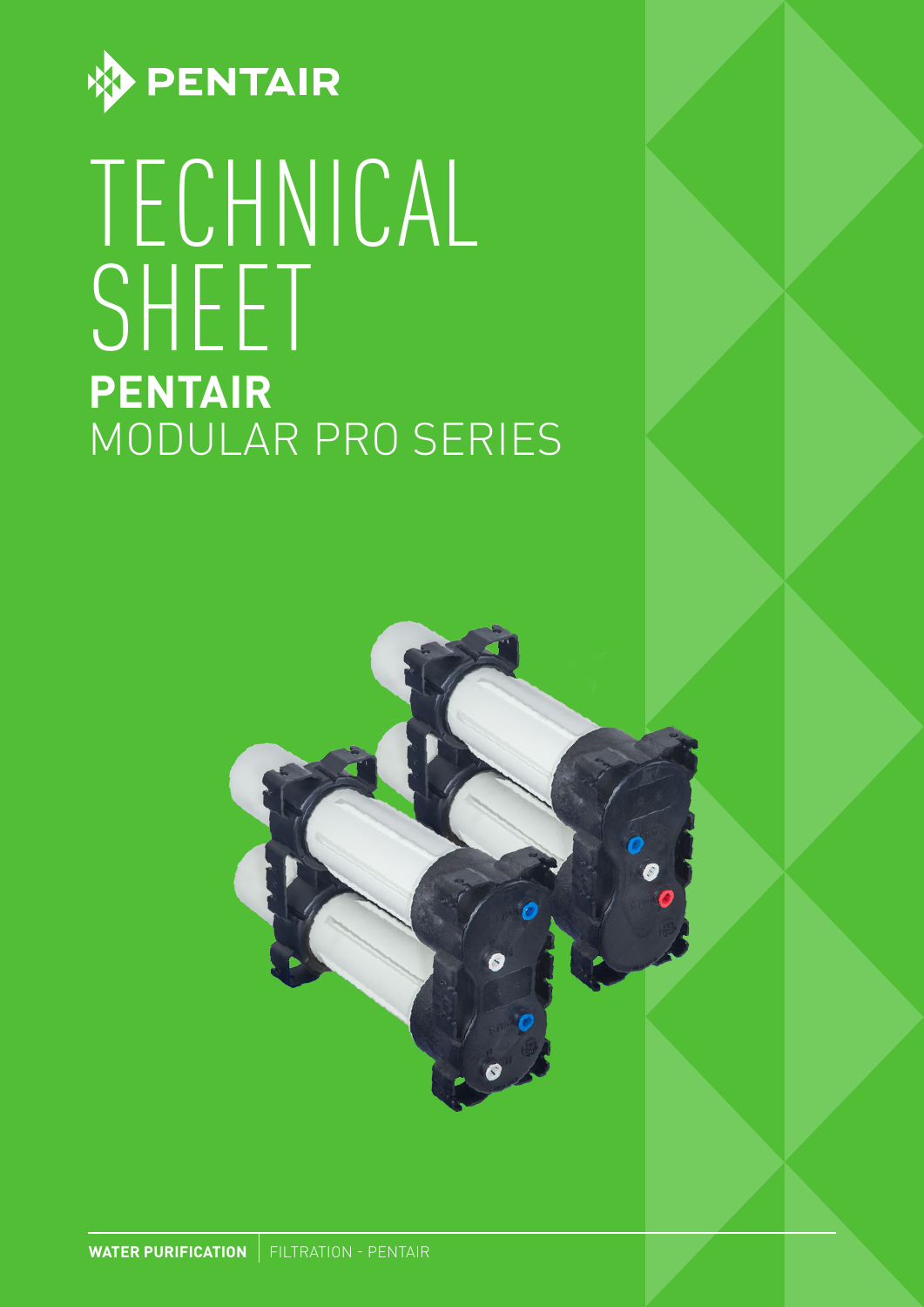## **MEMBRANE MODULE SPECIFICATIONS**

| <b>TUBING/FITTING CONNECTIONS</b> |                    |
|-----------------------------------|--------------------|
| Feed (white)                      | $\frac{1}{2}$ inch |
| Permeate (blue)                   | $\frac{1}{2}$ inch |
| Concentrate (red)                 | $\frac{1}{2}$ inch |

### **SYSTEM OPERATING CONDITIONS**

| Inlet water temperature        | $10-32$ °C             |
|--------------------------------|------------------------|
| Recommended operating pressure | $2.75 - 6.20$ bar      |
| Feed TDS                       | 100-3000 ppm           |
| System recovery                | $10 - 75%$             |
| Certifications                 | NSF 61 (applied), RoHS |
| Average rejection (NaCl)*      | 94%                    |

#### **MEMBRANE PERFORMANCE SPECIFICATIONS: RO ELEMENT**

| Flow rate*                | 0.95 Lpm  |
|---------------------------|-----------|
| Life <sup>*</sup>         | 1-2 years |
| Average rejection (NaCl)* | 94%       |

\* Based on 3.44 bar, 25°C, 750 mg/L NaCl, 24% recovery.

# **PENTAIR MODULAR PRO SERIES**

#### Get Connected!

Welcome to another chapter of Innovation. Here is a series of affordable light commercial filtration and reverse osmosis components. Custom configure the easy-to-connect Modular Pro Series reverse osmosis components into various configurations to meet a wide range of water needs and applications. And at a fraction of the price of other light commercial systems.

# TECHNICAL SHEET



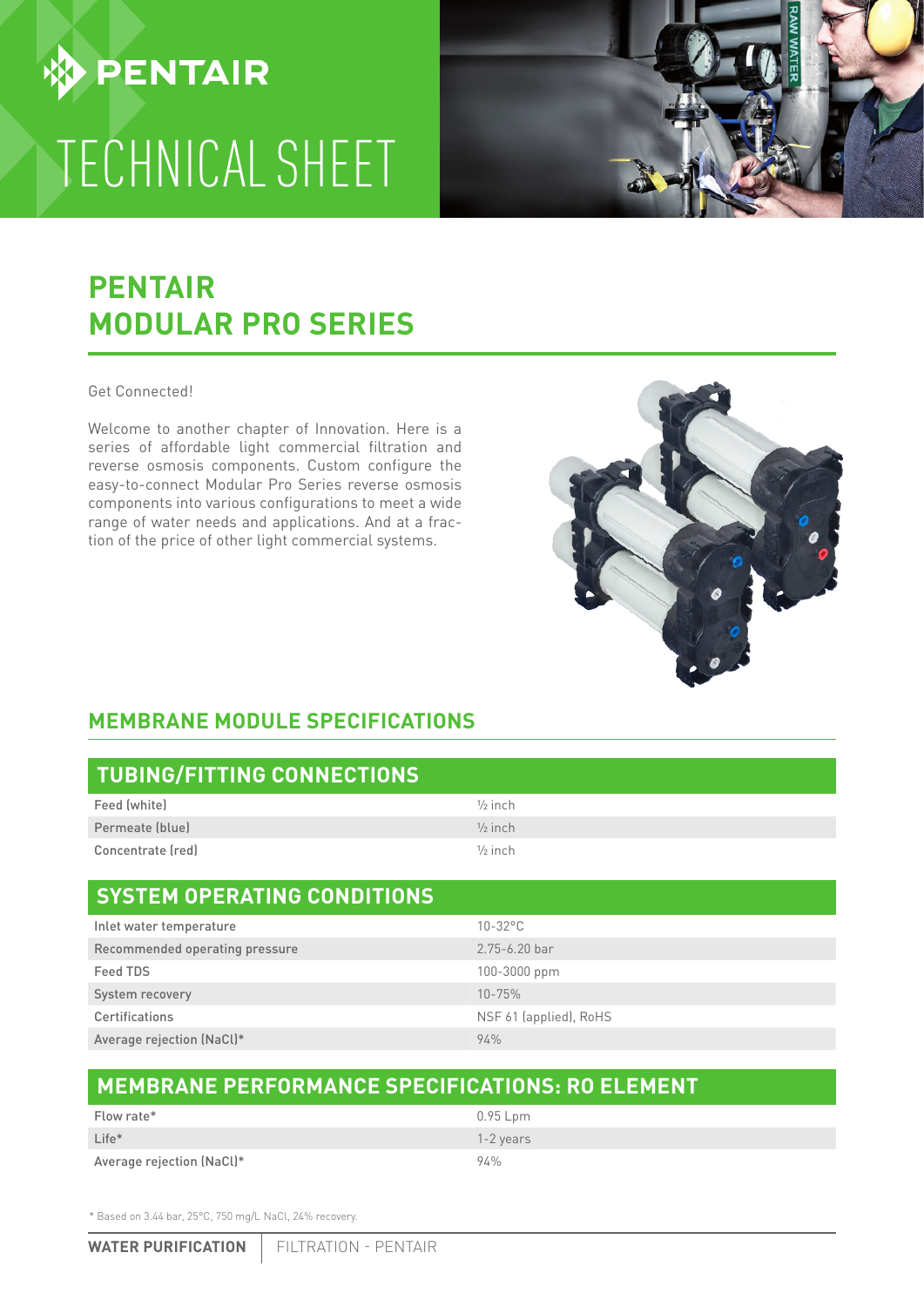

#### **FILTER MODULE SPECIFICATIONS**

| <b>TUBING/FITTING CONNECTIONS</b> |                    |
|-----------------------------------|--------------------|
| Feed (white)                      | $\frac{1}{2}$ inch |
| Filtered water (blue)             | $\frac{1}{2}$ inch |
|                                   |                    |

#### **SYSTEM OPERATING CONDITIONS FLOW REATING COND**

| Inlet water temperature        | 10-32°C                |
|--------------------------------|------------------------|
| Recommended operating pressure | $2.75 - 6.20$ har      |
| Certifications                 | NSF 61 (applied), RoHS |

#### **FILTER PERFORMANCE SPECIFICATIONS: CARBON FILTER**

| Length        | 17 inches  |
|---------------|------------|
| Diameter      | 2.9 inches |
| Flow rate*    | 14 Lpm     |
| Capacity*     | 18.930L    |
| Micron rating | 5 microns  |

#### **FILTER PERFORMANCE SPECIFICATIONS: SEDIMENT FILTER**

| Length        | 17.2 inches |
|---------------|-------------|
| Diameter      | 2.75 inches |
| Flow rate*    | 14 Lpm      |
| Capacity*     | 18.930L     |
| Micron rating | 10 microns  |

\* Based on 3.44 bar, 25°C, 750 mg/L NaCl, 24% recovery.

#### **ACCESSORIES**

Pumps (North American and world models available), solenoid valves, pressure switch, float switch, concentrate flow restrictor, complete start-up kit, additional module, connection kit, tubing kit.

#### **OUTLINE DIMENSIONS - CM**



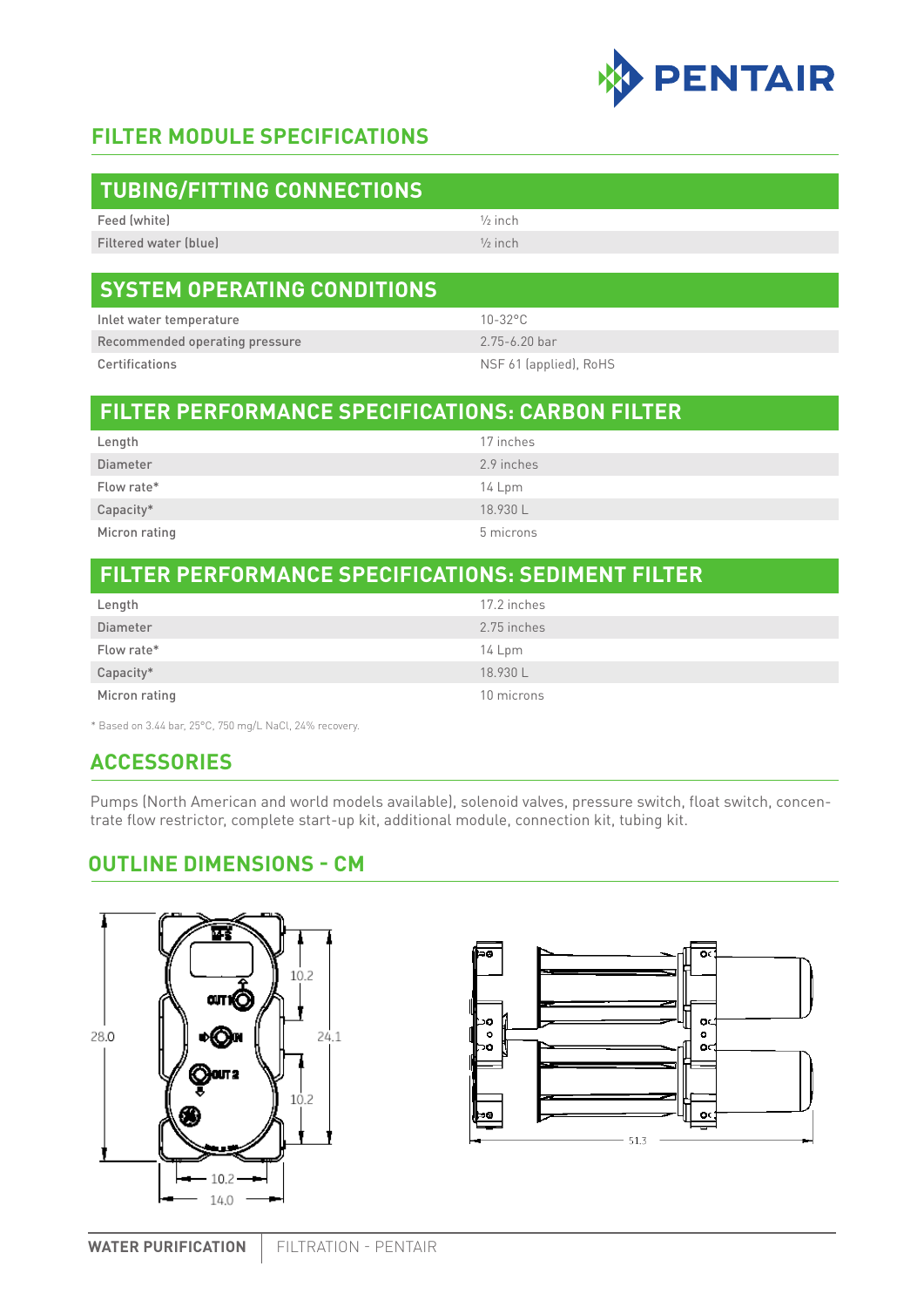

#### **FLOW RATE CHARACTERISTICS**



2 Parallel Membrane Modules (4 membranes)



3 Parallel Membrane Modules (6 membranes)



Note: Graphs are based on the following specifications: 750mg/L NaCl, 50% recovery. All graphs are based on internal testing. Actual results may vary.